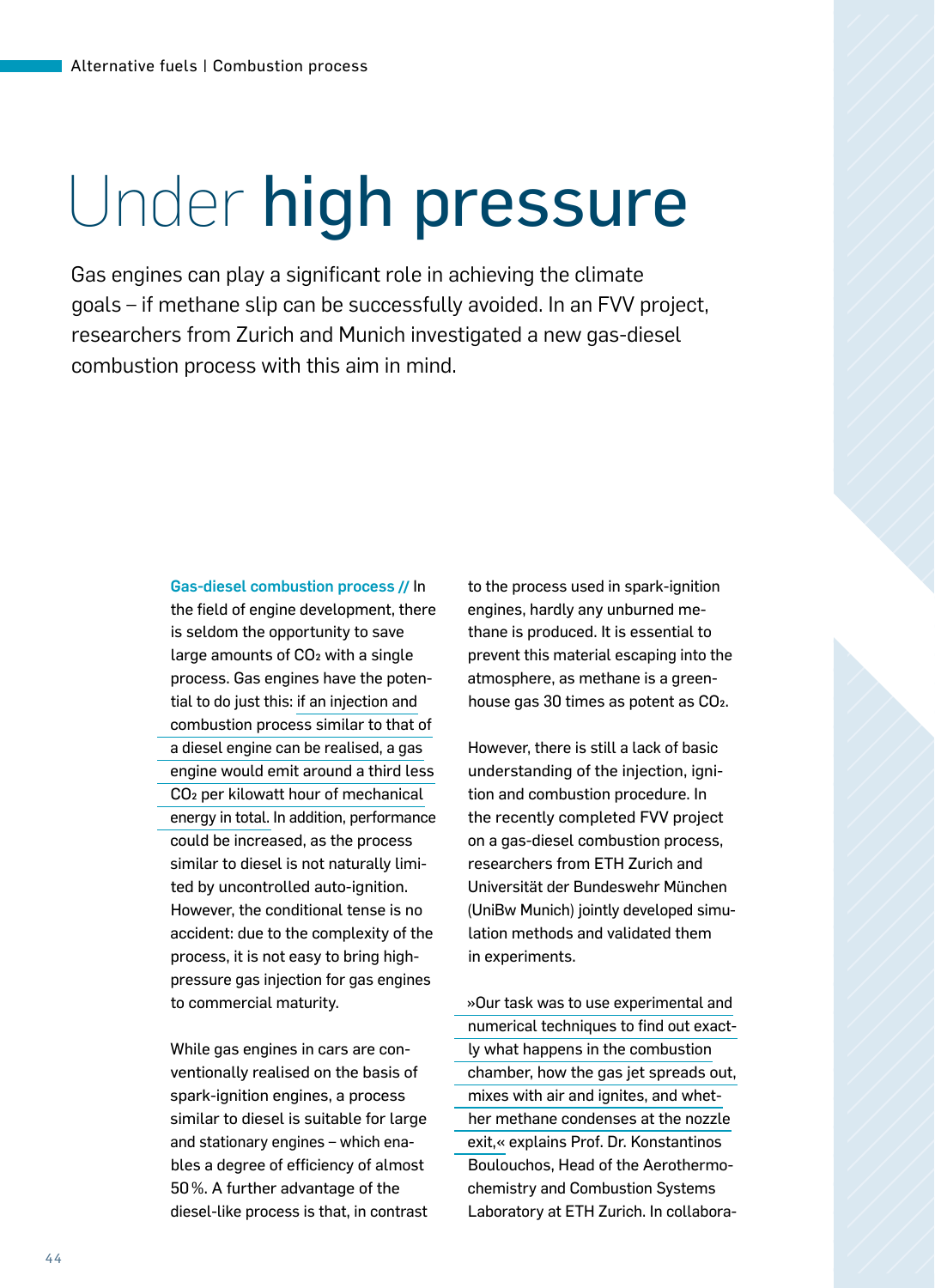A clever combination: direct injection of diesel and methane



the combustion chamber at high pressure and not premixed – this enables lower methane emissions compared to the premixed combustion process.

tion with UniBw Munich, the aim was to validate the developed flow simulation tools in order to predict how a high-pressure injection procedure for gas engines can be realised.

At the Institute of Energy Technology at ETH Zurich, a number of test devices allow engine-like conditions to be created. In a heated constant volume chamber, temperatures and pressure can be approximately simulated in the manner in which they would occur in a diesel engine. The project partner Woodward L'Orange from Stuttgart provided prototype injectors. These are significantly different to those used in a diesel engine: nozzle design for gas engines is generally much simpler, as there are no cavitation phenomena. »But because the methane is ignited by a further diesel injector that is integrated with the gas nozzles in a housing during the gas-diesel combustion process, the injector as a whole is relatively complex,« reports Dr. Michael Willmann, Senior Manager New Technologies at Woodward L'Orange and Chair of the FVV research project. The simulation results gained during the project are being incorporated in design models, enabling future injectors working according to this functional principle to be designed even more effectively and allowing us to better understand combustion results.

The researchers in Zurich and Munich experimented with different injection pressures and durations, as well as various compression ratios. »The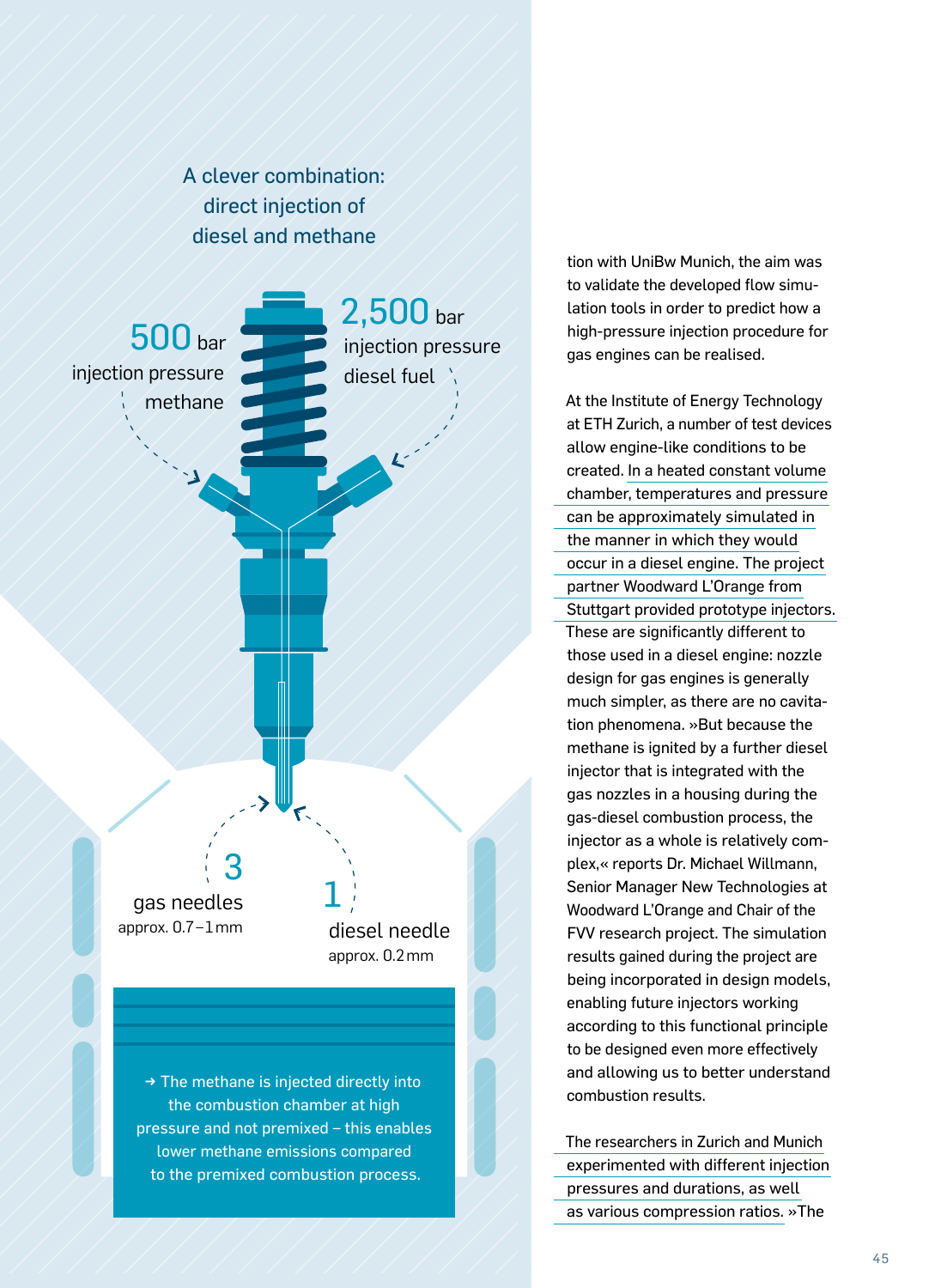special thing about the chamber is that we have an optical port with which we can observe the dispersion of the gas in the combustion chamber, among other things,« comments Professor Boulouchos. To this end, the researchers used various procedures. The schlieren technique makes it possible to see how far the gas jet goes and how the gas spreads out in the combustion chamber. This qualitative method is based on the density gradient of the working medium – because the gas has a different density to air, the dispersion of the gas jet is visible.

The experts need a laser-based measuring procedure to quantitatively detect the concentration of methane within the gas jet. Stimulated by the laser, the methane fluoresces and the signal is picked up by a camera with a high spatial and temporal resolution. In addition, using the Mie scattering method, in which the scattered light of droplets is detected, the researchers investigated whether methane condenses. Comprehensive simulations on this had already been conducted at UniBW Munich. Here it became apparent that methane can condense to a liquid state under certain conditions, such as low pressure and temperature. »But would it also happen in an engine?« asks Professor Boulouchos, who immediately adds that droplets were no longer formed in the constant volume chamber under realistic conditions. »That answered the question for us: no condensation can be expected in engine applications,« states Boulouchos.

 $\rightarrow$  CO<sub>2</sub> is saved simply by switching from liquid fuel to methane.

> –25% CO2 emissions

→ If the thermodynamic potential of diesel is also used, gas engines achieve far higher degrees of efficiency.

> Up to  $50%$ efficiency

## Project data

- → » Gas-Diesel Combustion [1236]: Improvement of understanding of penetration and ignition behaviour of high-pressure gas jets in Gas-Diesel combustion systems «
- → PROJECT FUNDING € 347,520 // FVV
- PLANNING GROUP PG 3> Combustion CI<
- → PROJECT COORDINATOR Dr. Michael Willmann, Woodward L'Orange

## → RTD PERFORMERS

Institute of Energy Technology (IET), Aerothermochemistry and Combustion Systems Laboratory (LAV), ETH Zurich // Institute for Thermodynamics, Universität der Bundeswehr München (UniBw M)